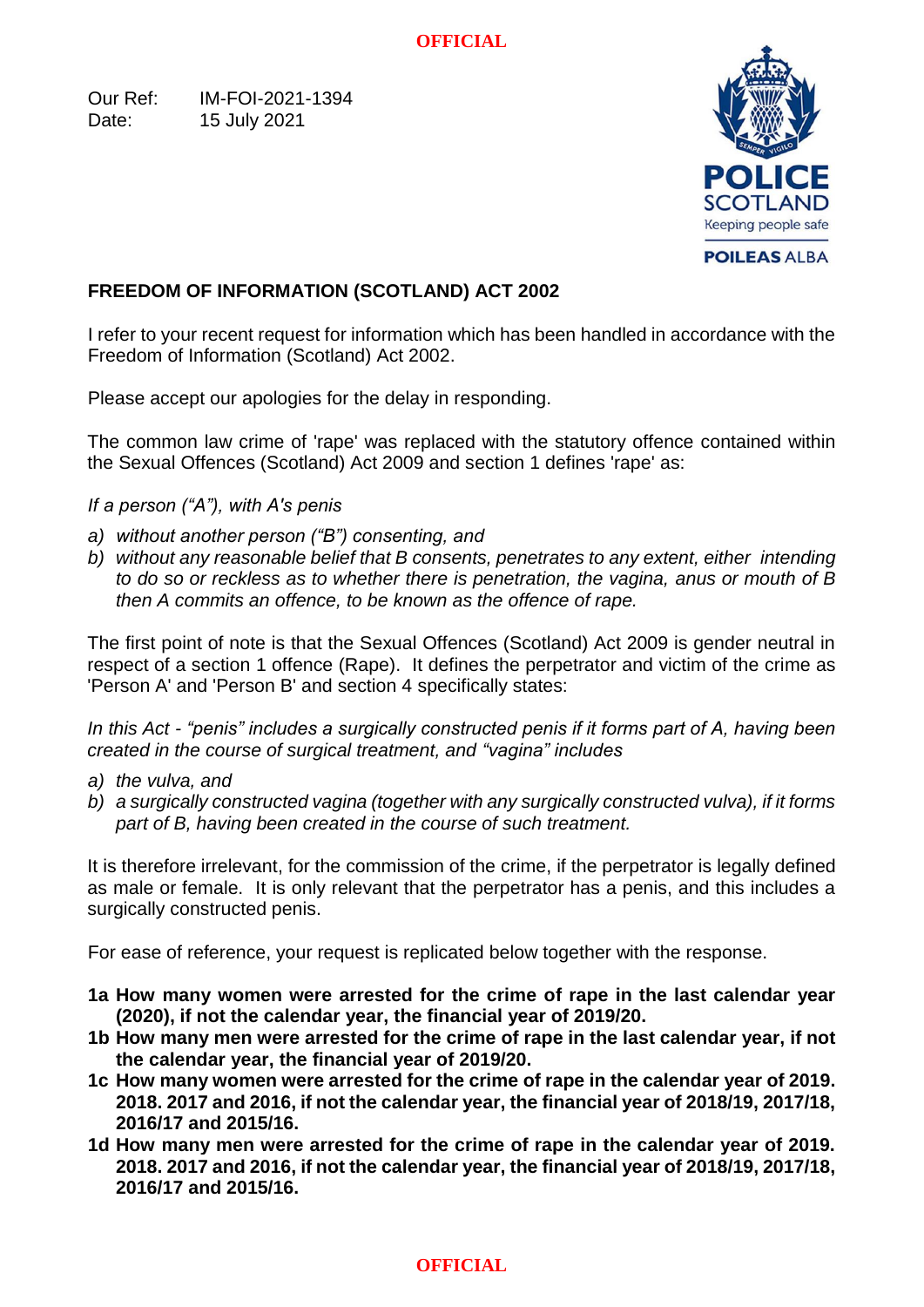Firstly, we note that you have referred in these questions to *arrest* data.

On 25 January 2018 the Criminal Justice (Scotland) Act 2016 was enacted, removing the separate concepts of arrest and detention and replacing them with a power of arrest without warrant, where there are reasonable grounds for suspecting a person has committed, or is committing, an offence.

When a person is arrested, a statement of arrest should be read over as soon as reasonably practical and details recorded in the arresting officer's notebook.

When arrested under Section 1 of the Act (above) and not cautioned and charged, the person is known as 'Not Officially Accused' (a suspect).

When a person has been arrested and cautioned and charged, they are known as 'Officially Accused'.

If conveyed to a police station, an arrested person is processed as an 'Officially Accused' or 'Not Officially Accused' person and their details are recorded in the Police Scotland National Custody System - therefore *some* arrest statistics can be provided from that system.

The Act however also provides for certain situations whereby a person must be released from police custody prior to their arrival at a police station - effectively allowing the police to 'de-arrest' that person where the reasonable grounds for suspicion no longer exist.

Therefore, there are occasions where the details of an arrested person are not held electronically but are instead held in arresting officer's notebooks.

In relation to *arrest* statistics therefore, we are unable to provide comprehensive data for any offence as case by case assessment of all officer notebooks for the time period requested would be required (more than 17,000 officers currently).

As you may be aware the current cost threshold is £600 and we estimate that it would cost well in excess of this amount to process your request.

As such, and in terms of Section 16(4) of the Freedom of Information (Scotland) Act 2002 where Section 12(1) of the Act (Excessive Cost of Compliance) has been applied, this represents a refusal notice for the information sought.

**To be of assistance,** we have gone on to consider your request in terms of *recorded crime* data, to determine whether that information could be provided within cost.

Although high level crime statistics are easily retrievable and are routinely published, it *is not usually possible* to provide the gender breakdown requested in terms of the cost exemption articulated above.

The explanation lies partly in the recording and analytical systems we use, and partly in the complexity of your request.

The information you have requested is held in a number of disparate crime recording systems that were used by the legacy territorial forces prior to the establishment of Police Scotland and which remain in use today.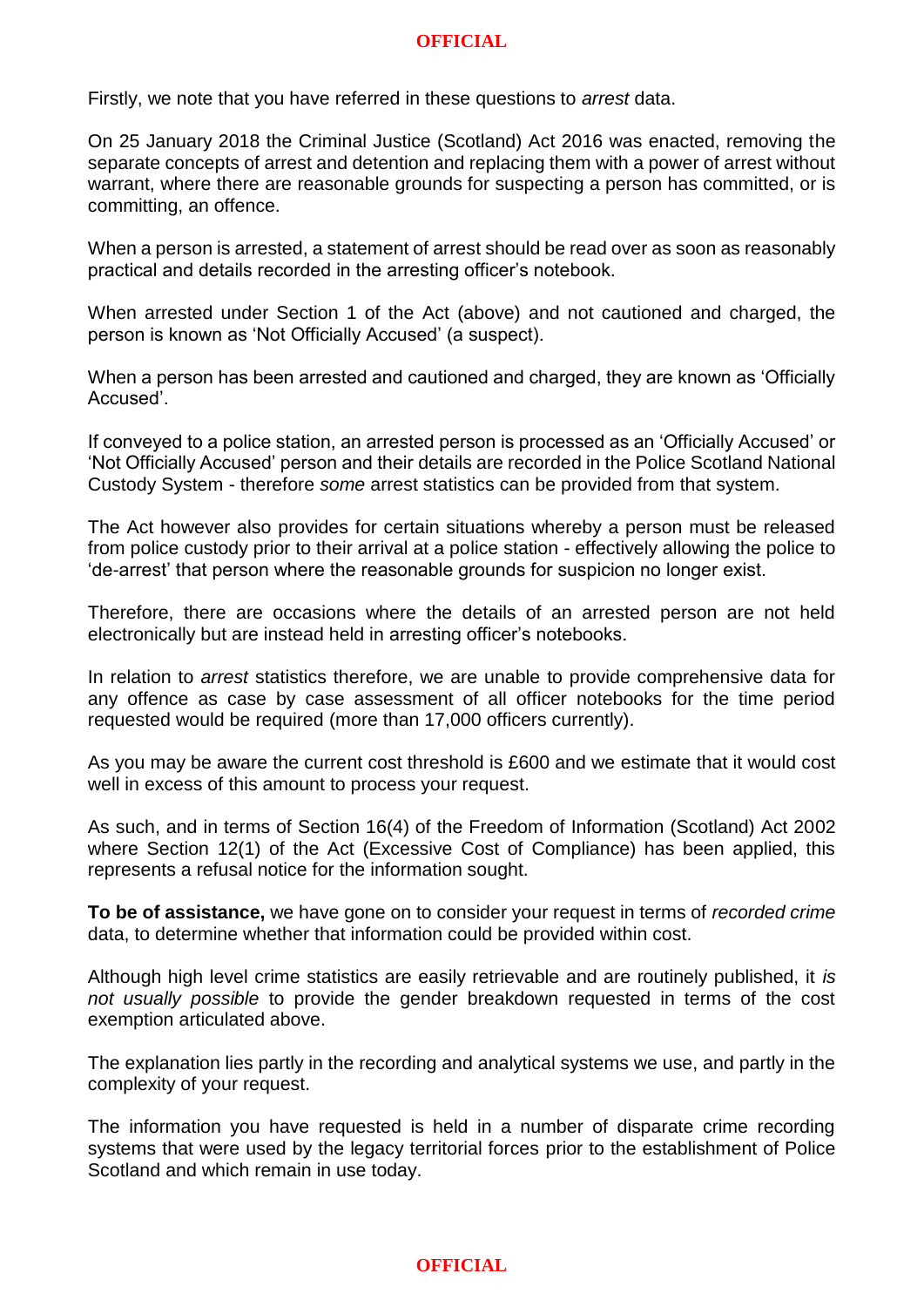These systems are designed to record the details of investigations undertaken by the police and are structured to enable retrieval of information about a named person or a crime and to enable officers to manage their own workload.

The crime recording systems were not designed primarily to yield statistical information.

Instead, when collating statistical information on the incidence of crime for management purposes, details are drawn from the crime recording systems into a data store that allows information on the nature and progress of individual cases to be treated as anonymised data, validated, analysed and reported.

Police Scotland uses a single data store to ensure that information from the various crime recording systems in use is reported consistently across all divisions.

As information is drawn into the data store from systems that are both structured and operate differently, data produced from the store is also subject to validation checks as part of the analytical process to make sure it is internally consistent.

Crucially, for your request, not all information is drawn through to the data store from the crime recording systems and this limits the ability of the Police Scotland to provide bespoke statistical reports other than for our own management and reporting purposes.

Information that is currently not drawn through to the data store includes personal information about individuals involved in an investigation.

This means that we are unable to interrogate the data store for information about the gender of suspects or accused individuals.

Extracting the information you have requested therefore relies on interrogating separately each of eight legacy crime recording systems for all recorded rapes to ascertain the gender of the suspect/ accused and note and aggregate the information manually.

**However**, on this occasion, and in recognition of the public interest in the subject matter, we have taken the decision to conduct some analysis and provide data in respect of females who have been recorded as a suspect/ accused for the crime of rape which we trust is of assistance:

| Year | <b>Suspect</b> | <b>Accused</b> | <b>Total</b> |
|------|----------------|----------------|--------------|
| 2016 |                |                | 2            |
| 2017 |                |                | 2            |
| 2018 | 0              | 0              | 0            |
| 2019 |                | 13             | 14           |
| 2020 |                | 6              | 10           |

*All statistics are provisional and should be treated as management information.* 

*All data have been extracted from Police Scotland internal systems and are correct as at 07/07/2021. The data was extracted from crime management, UNIFI, IMAGE & Crime File using the crime's recorded date.* 

Statistics regarding the commission of sexual offences more generally can be found on our website:

[www.scotland.police.uk/about-us/our-performance/](http://www.scotland.police.uk/about-us/our-performance/)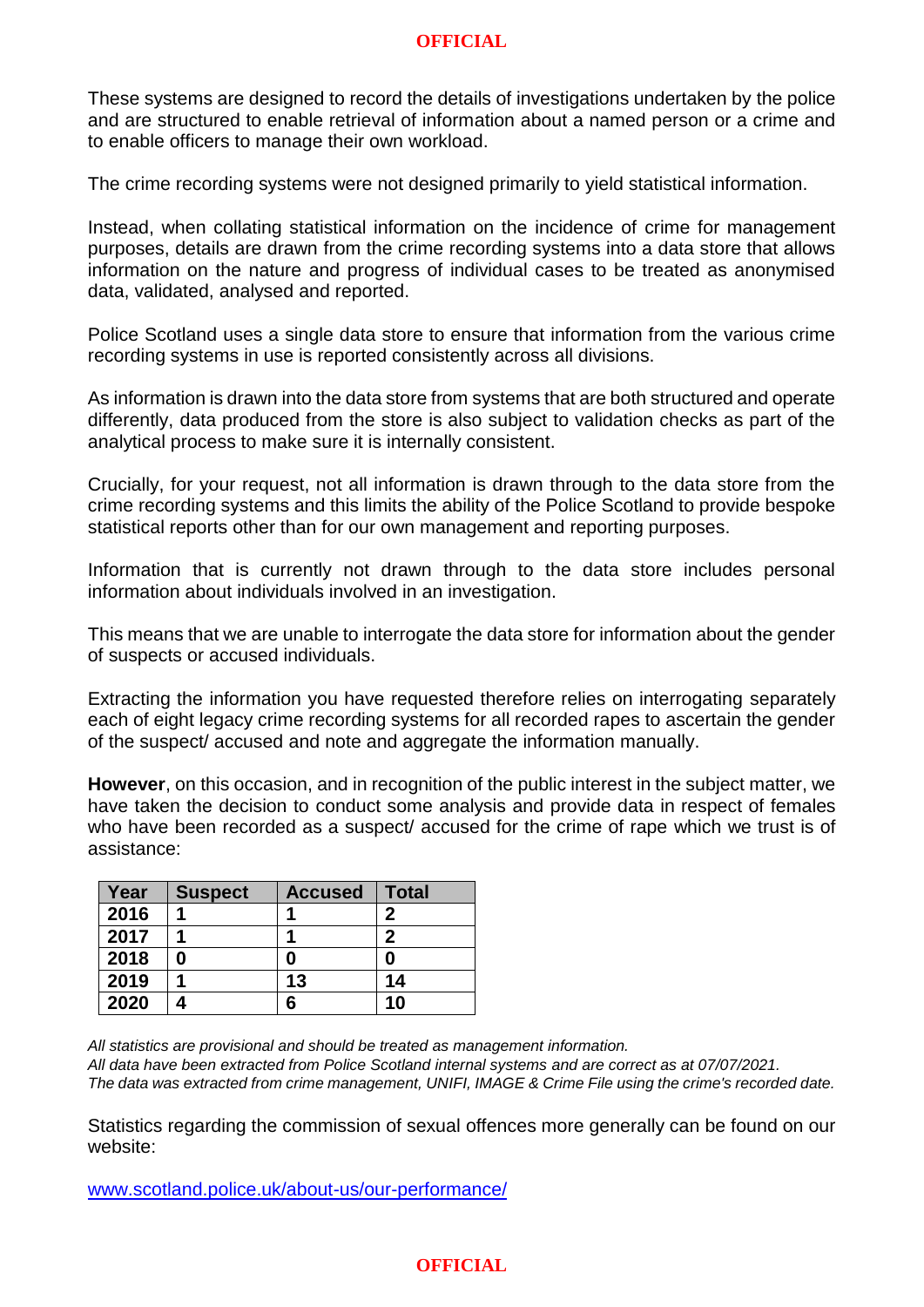## **Can you confirm in each of the questions how many of the females were a male-born person self-identifying or in the case of a male, a female-born person self-identifying.**

Our crime management systems do not record the information requested.

As such, in terms of section 17 of the Freedom of Information (Scotland) Act 2002, the information sought is *not held* by Police Scotland.

However, in recognition of the public interest in this matter, a physical review of the 28 crimes (see table above - where a female is recorded as the suspect/ accused for the period 2016- 2020) has been conducted.

We can confirm that none of the females recorded for the crime of rape were involved in the physical act itself i.e. the penetration of a vagina, anus or mouth with a penis or surgically constructed penis.

Their involvement was art and part (aiding or abetting in the perpetration of the crime).

- **2a How many women were convicted for the crime of rape in the last calendar year (2020), if not the calendar year, the financial year of 2019/20.**
- **2b How many men were convicted for the crime of rape in the last calendar year, if not the calendar year, the financial year of 2019/20.**
- **2c How many women were convicted for the crime of rape in the calendar year of 2019. 2018. 2017 and 2016, if not the calendar year, the financial year of 2018/19, 2017/18, 2016/17 and 2015/16.**
- **2d How many men were [convicted] for the crime of rape in the calendar year of 2019. 2018. 2017 and 2016, if not the calendar year, the financial year of 2018/19, 2017/18, 2016/17 and 2015/16.**

In response to these questions, Police Scotland does not hold conviction information.

As such, in terms of Section 17 of the Freedom of Information (Scotland) Act 2002, this represents a notice that the information you seek is not held by Police Scotland.

You may wish to contact the Crown Office and Procurator Fiscals Service (COPFS) which holds conviction information for Scotland.

A request can be submitted to COPFS via email using the following address [foi@copfs.gsi.gov.uk](mailto:foi@copfs.gsi.gov.uk) 

Should you require any further assistance please contact Information Management - Dundee quoting the reference number given.

If you are dissatisfied with the way in which Police Scotland has dealt with your request, you are entitled, in the first instance, to request a review of our actions and decisions.

Your request must specify the matter which gives rise to your dissatisfaction and it must be submitted within 40 working days of receiving this response - either by email to [foi@scotland.pnn.police.uk](mailto:foi@scotland.pnn.police.uk) or by post to Information Management (Disclosure), Police Scotland, Clyde Gateway, 2 French Street, Dalmarnock, G40 4EH.